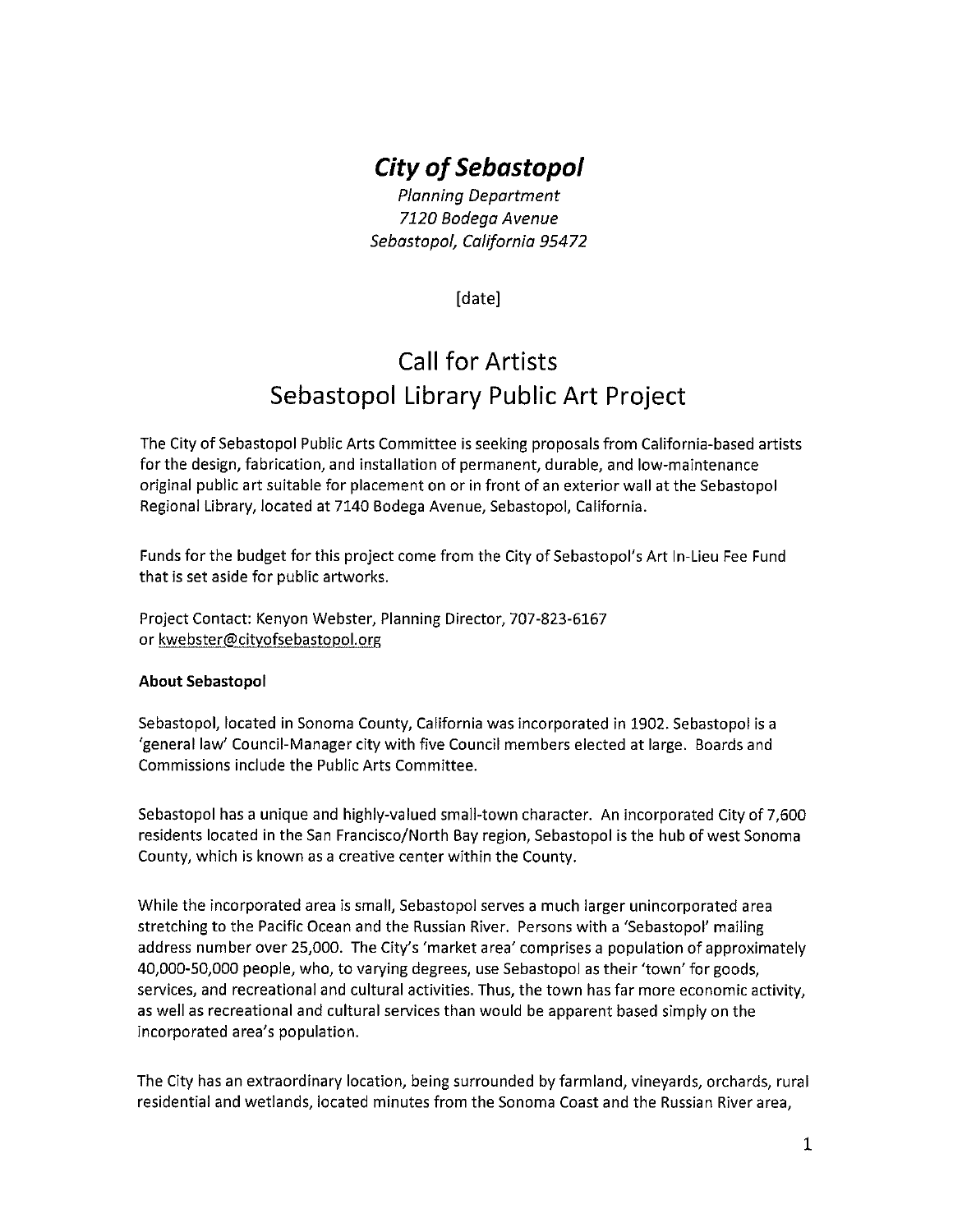and just 60 miles north of San Francisco. Sebastopol is at the crossroads of two State Highways, Highways 116 and 12, and is eight miles from Sonoma County's largest city, Santa Rosa.

The Sebastopol branch Library is one of the most heavily-utilized branches in Sonoma County, serving <sup>a</sup> large population of students, avid readers, media consumers, and technology users.

Sebastopol has an active population, highly engaged in community affairs. It is anticipated that there will be <sup>a</sup> high level of community involvement with this public art project.

### Public Art Objectives

Public art helps make our City more livable and more visually stimulating. The experience of public art makes the public areas of buildings and their grounds more welcoming, it creates <sup>a</sup> deeper interaction with the places we visit, and in which we work and live. Public art illuminates the history of <sup>a</sup> community while it points to the City's aspirations for the future. A city rich in art encourages cultural tourism which brings in visitor revenues. Sebastopol values public art and artistic expression.

The City has <sup>a</sup> five-member Public Arts Committee to review public art proposals and perform related functions.

#### Project Objectives

The City is open to a range of proposals. There is no set theme or medium. Generally, potential opportunities and considerations associated with the project may include:

- Site-specific design that reflects the community
- Foster a sense of beauty, multi-layered meaning, or have other compelling attributes
- Be appropriate for <sup>a</sup> public space
- Helps create attractive public places
- Be durable, safe, and low-maintenance
- Enhances the pedestrian environment
- Fosters cultural understanding
- Highlights local history, culture, or environment

No logos, specific historic figures, mascots, or any expressions of hate are to be used.

All finalists are expected to stay on budget and to complete work in an approved time frame.

This project occurs in the context of the City as <sup>a</sup> public agency, which requires <sup>a</sup> deliberative, open, and inclusive public process.

Site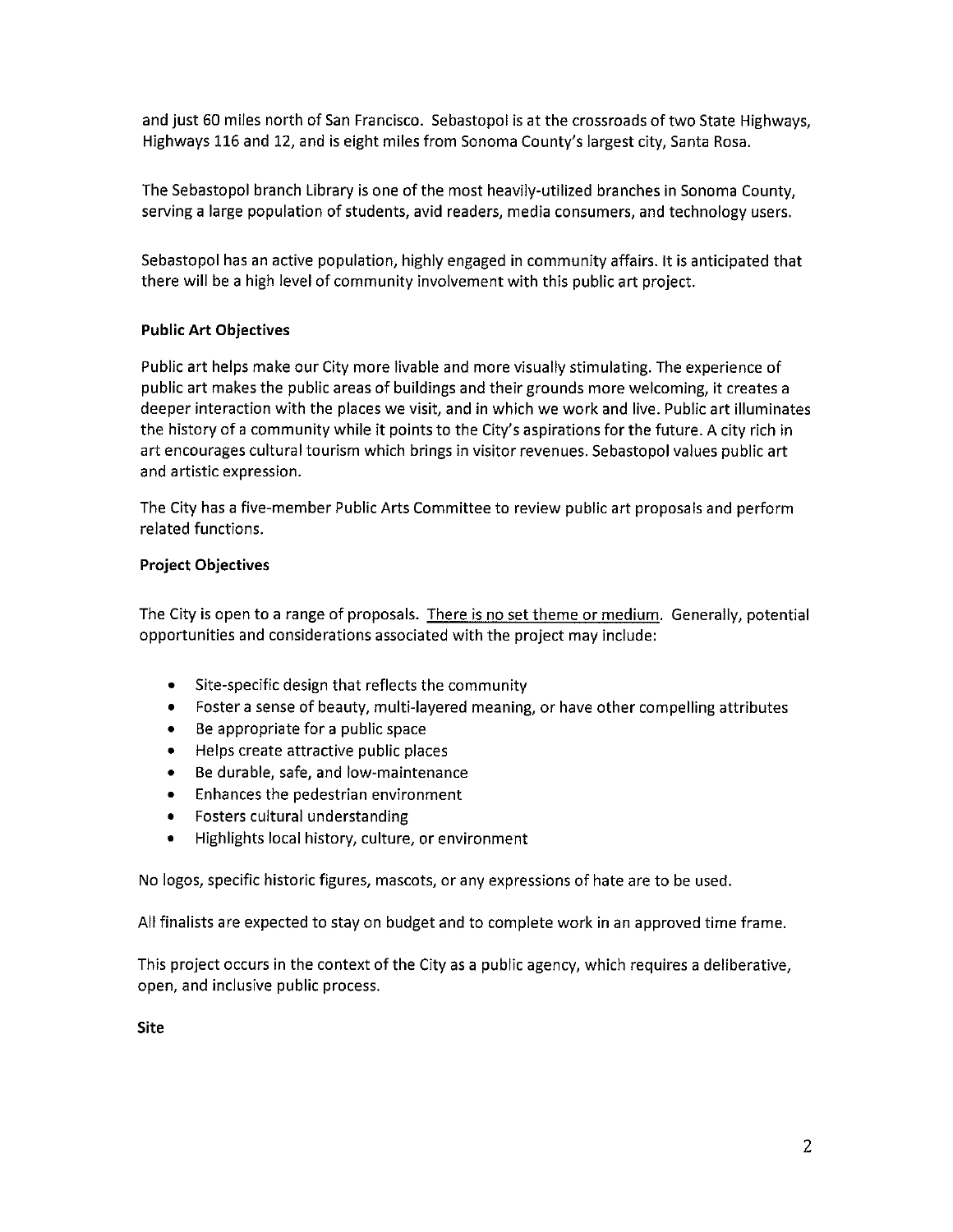The project site is on or in front of the south-facing wall of the Forum Room of the Sebastopol Regional Library, located at 7140 Bodega Avenue, Sebastopol, California. Bodega Avenue is <sup>a</sup> heavily-trafficked roadway in Sebastopol, and is <sup>a</sup> major route to the Sonoma coast.

The width of the designated wall area is approximately nineteen feet (19'). The height of the Library wall in the designated area is approximately sixteen and <sup>a</sup> half feet (16' 6"). The area where the artwork would be placed is behind <sup>a</sup> retaining wall/planter elevated approximately two to three feet  $(2' - 3')$  above the grade of the landscaped area to the south, adjoining the public sidewalk.

Any artwork should not project or occupy space more than approximately four feet (4') from the wall surface.

See attached site photographs.

The Library building and property are owned by the City of Sebastopol, however the Library is operated by the Sonoma County Library system, <sup>a</sup> Joint Powers Agency. While the City of Sebastopol is the project owner and manager, consultation with the Library will be ongoing as the public art project progresses.

### Eligibility

This competition is open to artists/artist teams living in the State of California. For purposes of this request, 'artist' or 'professional artist' means <sup>a</sup> practitioner in the visual arts, generally recognized by critics and peers as <sup>a</sup> professional of serious intent and ability.

Artists who are immediate family or business partners of members of the Public Arts Committee, City Council, or City staff are not eligible.

#### Durability, Maintenance and Safety

The durability, maintenance requirements, and safety of this project will be essential elements in the selection process.

All applicants are expected to consider the issues of long-term conservation and maintenance of public art, along with time and budget. The project will be located outside and in the public realm and may therefore be exposed to weather and physical stresses, as well as potential vandalism. The project should be fabricated of highly durable, low-maintenance materials. The selected artist may be required to apply an anti-graffiti coat to the finished product.

The environmental effects of this project, during and after installation should be considered. The City will ensure conformity with city standards of maintenance and durability, as well as ADA and safety standards.

#### Selection Criteria

Proposals will be evaluated based on both the art concept, and the qualifications of the artist.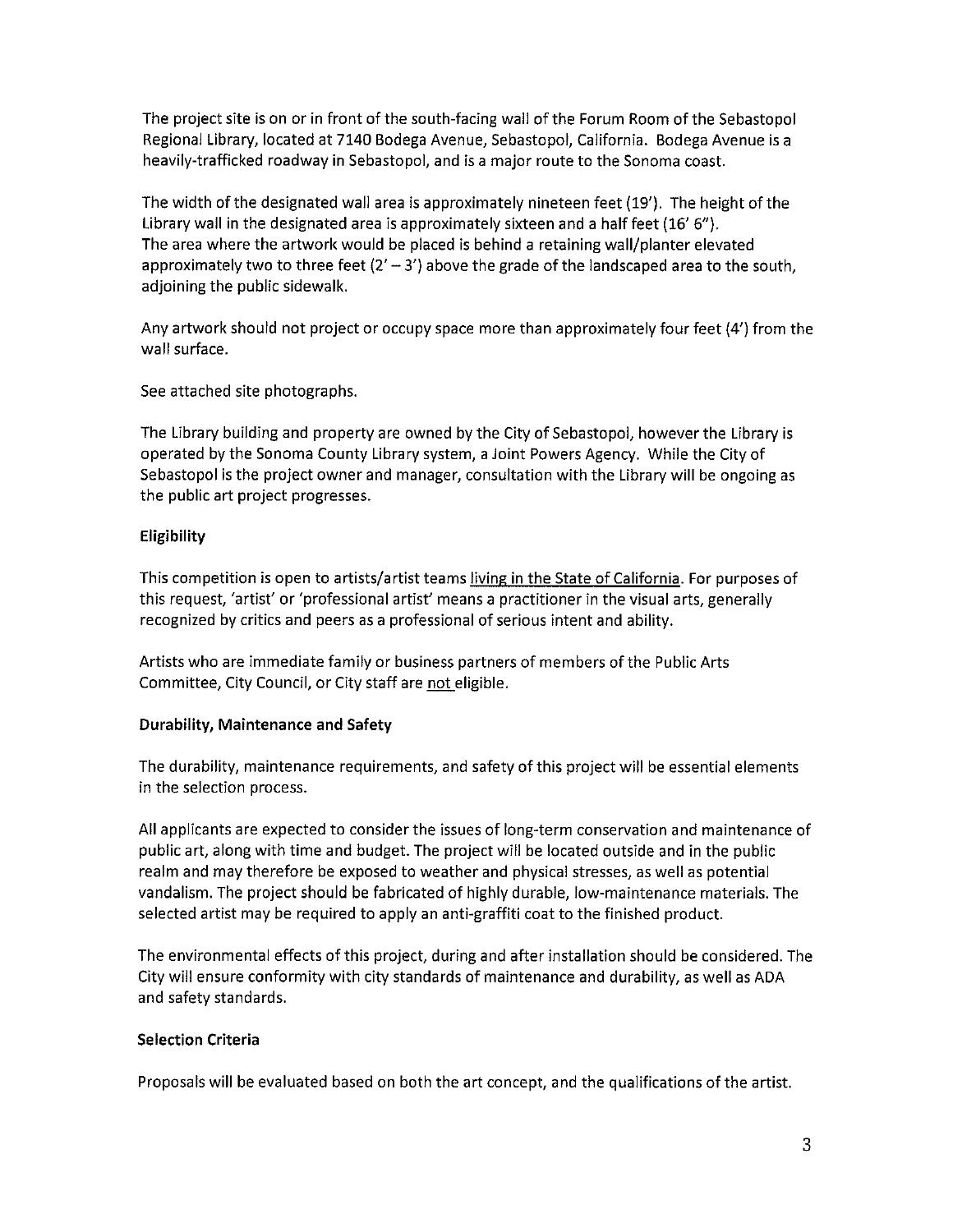The art concept will be evaluated based on appropriateness to the site, aesthetic quality, durability of the art, maintenance requirements, and safety considerations.

Practicality of the fabrication process; reasonableness of the project budget; and schedule may also be factors in the selection.

Previous experience in public art is highly desirable, but not required. Experience with public process, and demonstrated success in conceiving, fabricating, and installing durable artworks is also desirable. Such experience will be <sup>a</sup> factor in selecting proposals.

In selecting finalists, the Committee will also consider professional qualifications, i.e. record of artistic achievement, successfully completed projects, as evidenced by resume and professional recognition, and artistic merit as evidenced by submitted images.

The selected artist must be able to meet the City's contract requirements, and in the course of the project process, be available to meet with City staff, the Public Arts Committee, and City Council. An agreement with the selected artist will establish <sup>a</sup> minimum number of such meetings.

#### Selection Process

The Public Arts Committee will select finalists.

Once the Public Arts Committee selects up to three finalists, artists/artist teams will be asked to develop an artwork proposal for the site. Up to <sup>a</sup> \$1,000 honorarium will be provided to the selected finalists who are selected and choose to continue in the process.

Finalists will be required to develop and submit an artwork proposal for the project. The City will make the proposals available for public review and comment.

Following the public review period, each finalist will be required to appear in person at their own cost, and make <sup>a</sup> public presentation to the Public Arts Committee, at which meeting public comment will also be received. Finalists will also be required to make <sup>a</sup> presentation and answer questions at an evening community forum.

The Public Arts Committee will make <sup>a</sup> selection recommendation to the City Council, who will consider the Public Arts Committee recommendation as well as any public comment, and make <sup>a</sup> final selection decision.

One artist/artist team will be selected for the project and will enter into <sup>a</sup> contract for design, fabrication and installation of the artwork. Consultation with City staff and the Public Arts Committee may be needed in the course of project implementation. Final City approval is required prior to the work's installation.

#### Budget

The all-inclusive artist budget to be provided by the City is \$35,000. This budget includes design, fabrication and installation, and also covers any other project-related expenses—including but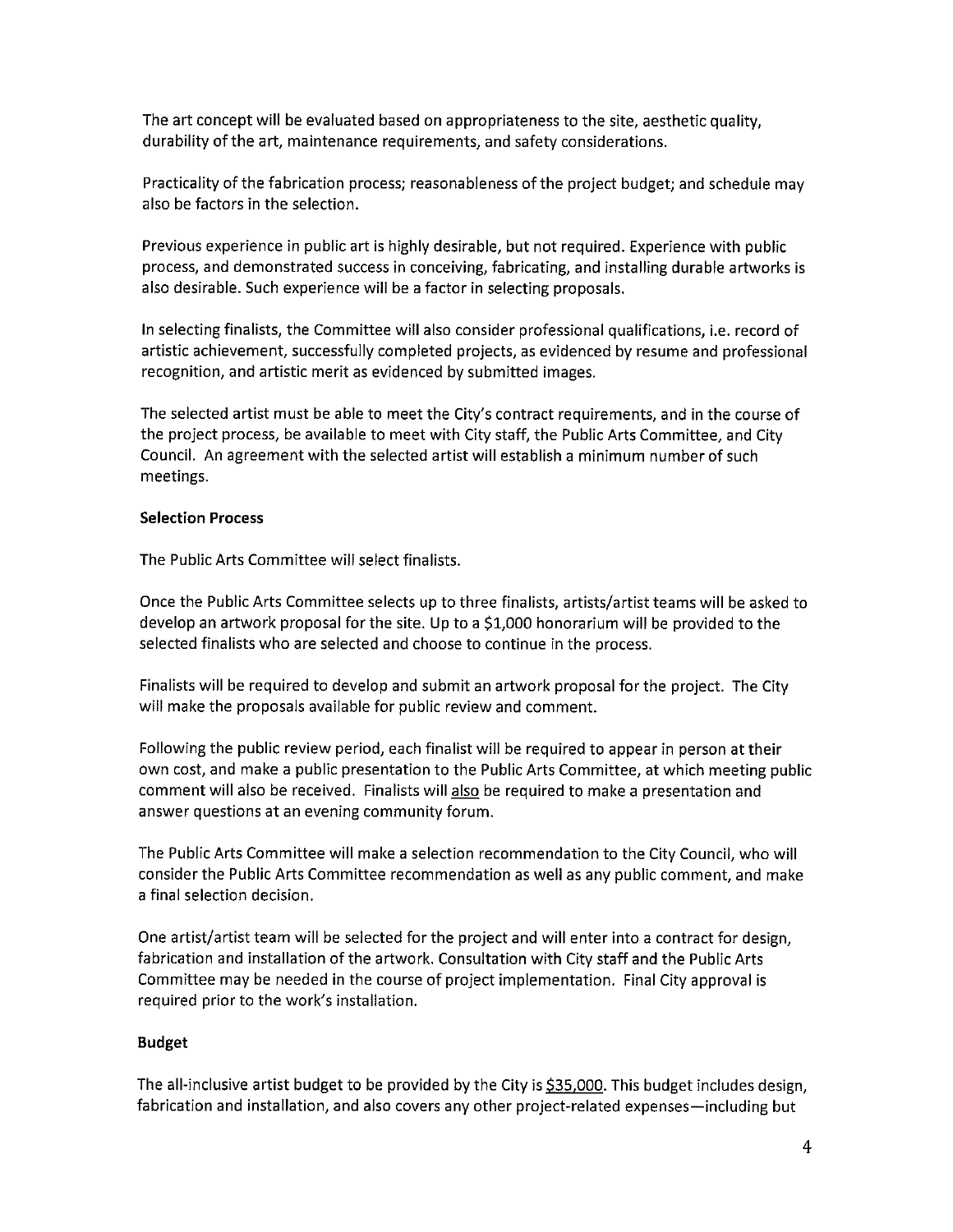not limited to design, fabrication, installation, transportation and travel, presentation materials, taxes, and insurance. City insurance requirements may be reviewed at: http://ci.sebastopol.ca.us/sites/default/files/suekelly/insurance requirements for encroachme nt permit 100814.pdf

# SUBMISSION DEADUNE: 5:00 p.m. on xxx.

Project Timeline (some times are estimated and subject to change)

Call Released: xxx Submissions Due: 100 days after issuance of RFP (insert date) Finalists Selected: Estimated 60 days after responses due Proposal Presentation: Estimated 40 days after finalists selected Public Arts Committee Recommendation: Estimated 20 days after presentation City Council Award: Estimated 30 days after Public Arts Committee recommendation Installation: TBA

## Submission Requirements

Your submission should include seven (7) copies of the following, provided in the order listed:

- 1. A Letter of Interest. In not more than one typed page, describe your interest in and qualifications for this project, and generally, the process you would utilize for the project, if selected.
- 2. Art description/depiction. Using <sup>a</sup> text description please describe your concept for this project (250 word maximum), with or without <sup>a</sup> sketch or more specific visual image.
- 3. Budget. Address each of the following elements in the following order (if not applicable, so indicate):
	- A. Artist Fees
		- a. Design fees (may include research time and/or time spent with local groups getting pertinent information about our community.)
		- b. Structural Engineering
	- B. Materials, Equipment, and Production costs
	- C. Studio Fees
		- a. Rental if unique space needed for this project
		- b. Utilities (gas, water, electricity), if not included in rental
	- D. Transportation of finished artwork to site in Sebastopol
	- E. Installation costs, including any equipment rental
	- F. Lighting costs
	- G. Insurance
	- H. Taxes
	- I. Documentation
- 4. A Professional Resume. List last name first. In not more than two typed pages per artist, provide an outline of your professional experience as an artist. If submitting qualifications as <sup>a</sup> team, please provide <sup>a</sup> simple resume for each member of the team